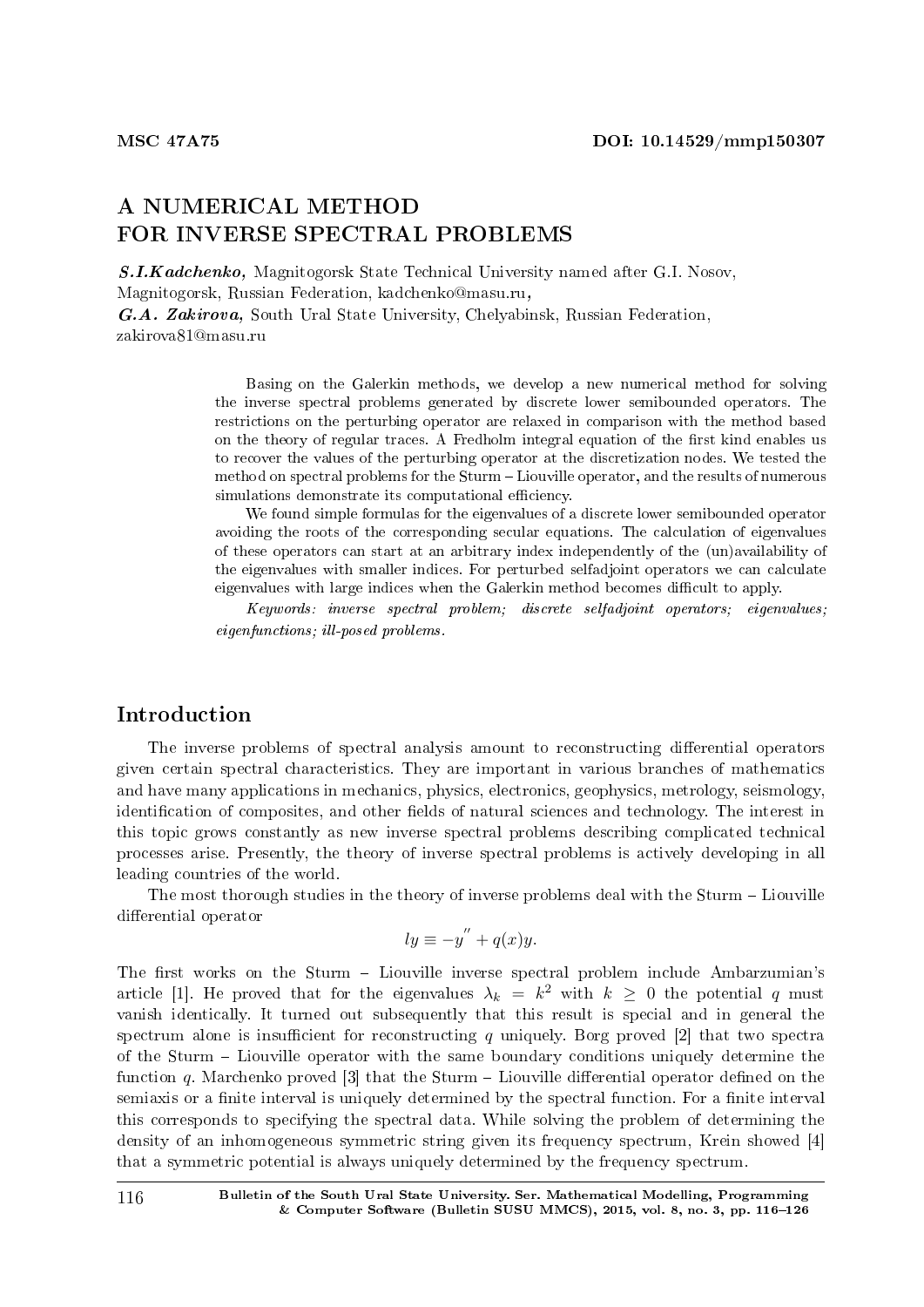Making no attempt at surveying all research directions and the numerical methods developed to solve inverse spectral problems, we mention the articles relying on the method of regular traces. The advantage of this method is its applicability to both ordinary and partial differential operators. Sadovnichii and Dubrovskii published the first article in this direction [5]. They proved the existence and uniqueness of solutions to the inverse spectral problems for selfadjoint semibounded discrete operators acting on separable Hilbert spaces and established the possibility of reconstructing the perturbing operator from the spectrum of the operator alone provided that it is "small". Dubrovskii and Nagornyi gave  $[6, 7]$  the first theoretical justification to the application of the method of regular traces to inverse spectral problems for the perturbed Laplace operator. The theory of inverse problems for the Laplace operator with potential was further advanced in the work of Sadovnichii, Dubrovskii, and their school [8, 17]. Algorithms to solve approximately the inverse spectral problems generated by a perturbed power of the Laplace operator were developed in [18].

The method of [19, 22] enables us to solve the inverse spectral problems generated by discrete lower semibounded operators. Let us recall its main idea. Take a discrete lower semibounded operator *T* and a bounded operator *P* on a separable Hilbert space *H*. Assume that the eigenvalues  $\{\lambda_n\}_{n=1}^{\infty}$  and orthonormal eigenfunctions  $\{v_n\}_{n=1}^{\infty}$  of *T* are available and enumerate them in the ascending order of  $\lambda_n$ , taking their multiplicities  $\nu_n$  into account. Denote by  $n_0$  the number of distinct eigenvalues  $\lambda_n$  lying inside the circle  $T_{n_0}$  of radius  $\rho_{n_0} = \frac{|\lambda_{n_0+1} + \lambda_{n_0}|}{2}$  $\frac{1}{2}$  centered at the origin. Enumerate as  $\{\mu_n\}_{n=1}^{\infty}$  the eigenvalues of the operator  $T+P$  in the ascending order of their real parts, taking into account their algebraic multiplicities.

If  $q_n = \frac{2||P||}{\sqrt{2||P||}}$  $\frac{2\|A\|}{\|A_{n+\nu_n}-A_n\|}$  < 1 for all  $n \in N$  and the system of eigenfunctions  $\{v_n\}_{n=1}^{\infty}$  of *T* constitutes an orthonormal basis of *H* then  $m_0 = \sum_{n=1}^{n_0}$ *n*=1 *ν<sup>n</sup>* and we can calculate the eigenvalues  $\{\mu_n\}_{n=1}^{m_0}$  of  $T + P$  as

$$
\mu_n = \lambda_n + (Pv_n, v_n) + \tilde{\delta}(n), \quad n = \overline{1, m_0}, \tag{1}
$$

where  $\tilde{\delta}(n) = \delta(n) - \delta(n-1)$  with  $\delta(n) = \sum_{k=1}^{n} [\mu_k - \tilde{\mu}_k(n)]$  and  $\tilde{\mu}_k(n)$  is the *n*th Galerkin approximation to the corresponding eigenvalue  $\mu_k$  of  $T + P$ . For  $\tilde{\delta}(n)$  we have the estimates

$$
|\tilde{\delta}(n)| \le (2n-1)\rho_n \frac{q^2}{1-q}, \quad q = \max_{n \in \mathbb{N}} q_n.
$$

In the case that *P* is the operator of multiplication by a function  $p(s)$ , we can use (1) to construct the Fredholm integral equation of the first kind

$$
\int_a^b K(x,s)p(s)ds = f(x), \ c \le x \le d,
$$

where the functions  $f(x)$  and  $K(x, s)$  satisfy

$$
f(x_k) = \widetilde{\mu}_k - \lambda_k + \sum_{k=1}^{n-1} [\widetilde{\mu}_k(n) - \widetilde{\mu}_k(n-1)], \quad K(x_k, s) = v_k^2(s), \ c \le x_k \le d, \ k = \overline{1, n}.
$$

If the kernel  $K(x, s)$  is continuous and closed in the rectangle  $\Pi = [a, b] \times [c, d]$ , while  $p(s) \in W_2^1[a, b]$  and  $f(x) \in L_2[c, d]$ , then the integral equation has a unique solution, which determines the values of *p* at the discretization nodes of the interval [*a, b*].

Since we obtained (1) under the restriction  $||P|| < 0, 5|\lambda_{n+\nu_n} - \lambda_n|$  for all  $n \in N$ , it became necessary to construct a numerical method with relaxed restrictions on the perturbing operator *P*, which is done in this article.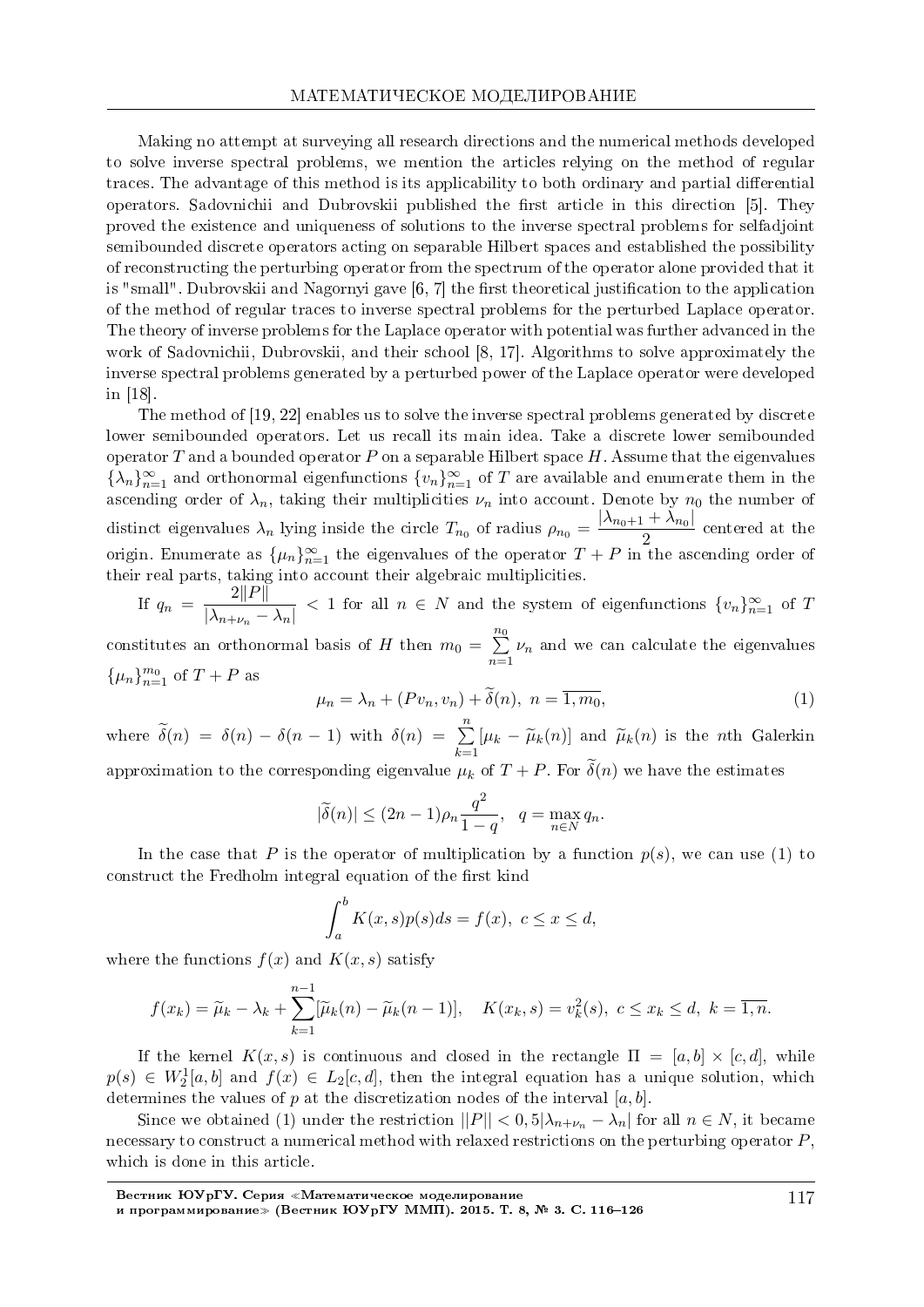## 1. Finding the Eigenvalues of Discrete Lower Semibounded Operators with a Modified Galerkin Method

Consider a discrete lower semibounded operator *L* on a separable Hilbert space *H*. We determine the eigenvalues  $\mu$  by finding the nontrivial solutions to the equation

$$
Lu = \mu u \tag{2}
$$

satisfying certain homogeneous boundary conditions.

To find the eigenvalues of *L*, we use the Galerkin method. Introduce a sequence  $\{H_n\}_{n=1}^{\infty}$  of finite-dimensional spaces  $H_n \subseteq H$  which is complete *H*. Assume available an orthonormal basis for  $H_n$  consisting of some functions  $\{\varphi_k\}_{k=1}^n$  satisfying all boundary conditions of the problem. Following the Galerkin method, we seek an approximate solution to the spectral problem (2) in the form

$$
u_n = \sum_{k=1}^n a_k(n)\varphi_k.
$$
 (3)

Theorem 1. Consider a discrete lower semibounded operator *L* on a separable Hilbert space *H*. If the system of coordinate functions  $\{\varphi_k\}_{k=1}^{\infty}$  constitutes a basis for *H* then the Galerkin method constructed from this system of functions and applied to the problem of finding the eigenvalues of the spectral problem (2) converges.

 $A\alpha$ kasamenbcmeo. Express (2) as

$$
(L - \lambda E)\varphi = (\mu - \lambda)\varphi.
$$
\n(4)

The discrete operator *L* admits the resolvent  $R_{\lambda}(L) = (L - \lambda E)^{-1}$ , which is compact in *H*. Acting by  $R_{\lambda}(L)$  from the left on both sides of (3), we obtain

$$
\varphi = (\mu - \lambda) R_{\lambda}(L) \varphi.
$$

Basing on [23], the Galerkin method applied to the problem of finding the eigenvalues of (4), and so of  $(2)$  as well, converges.  $\Box$ 

Theorem 2. Consider a discrete lower semibounded operator *L* acting on a separable Hilbert space *H*. If the system of coordinate functions  $\{\varphi_k\}_{k=1}^{\infty}$  constitutes an orthonormal basis for *H* then

$$
\widetilde{\mu}_n(n) = (L\varphi_n, \varphi_n) + \delta_n,\tag{5}
$$

where  $\delta_n = \sum_{n=1}^{n-1}$  $\sum_{k=1}^{\infty} [\widetilde{\mu}_k(n-1) - \widetilde{\mu}_k(n)]$  and  $\widetilde{\mu}_k(n)$  is the *n*th Galerkin approximation to the corresponding eigenvalue  $\mu_k$  of L.

 $\Delta\sigma$ казательство. Inserting (3) into (2) yields

$$
\sum_{k=1}^{n} a_k(n) L \varphi_k = \widetilde{\mu}(n) \sum_{k=1}^{n} a_k(n) \varphi_k.
$$

The coefficients  ${a_k(n)}_{k=1}^n$  are determined from the requirement that the left-hand side here be orthogonal to the functions  $\{\varphi_l\}_{l=1}^n$ , which leads to the system of linear equations

$$
\sum_{k=1}^{n} a_k(n) \Big\{ \widetilde{\mu}(n) \delta_{k,l} - \Big( L\varphi_k, \varphi_l \Big) \Big\} = 0, \ l = \overline{1, n}
$$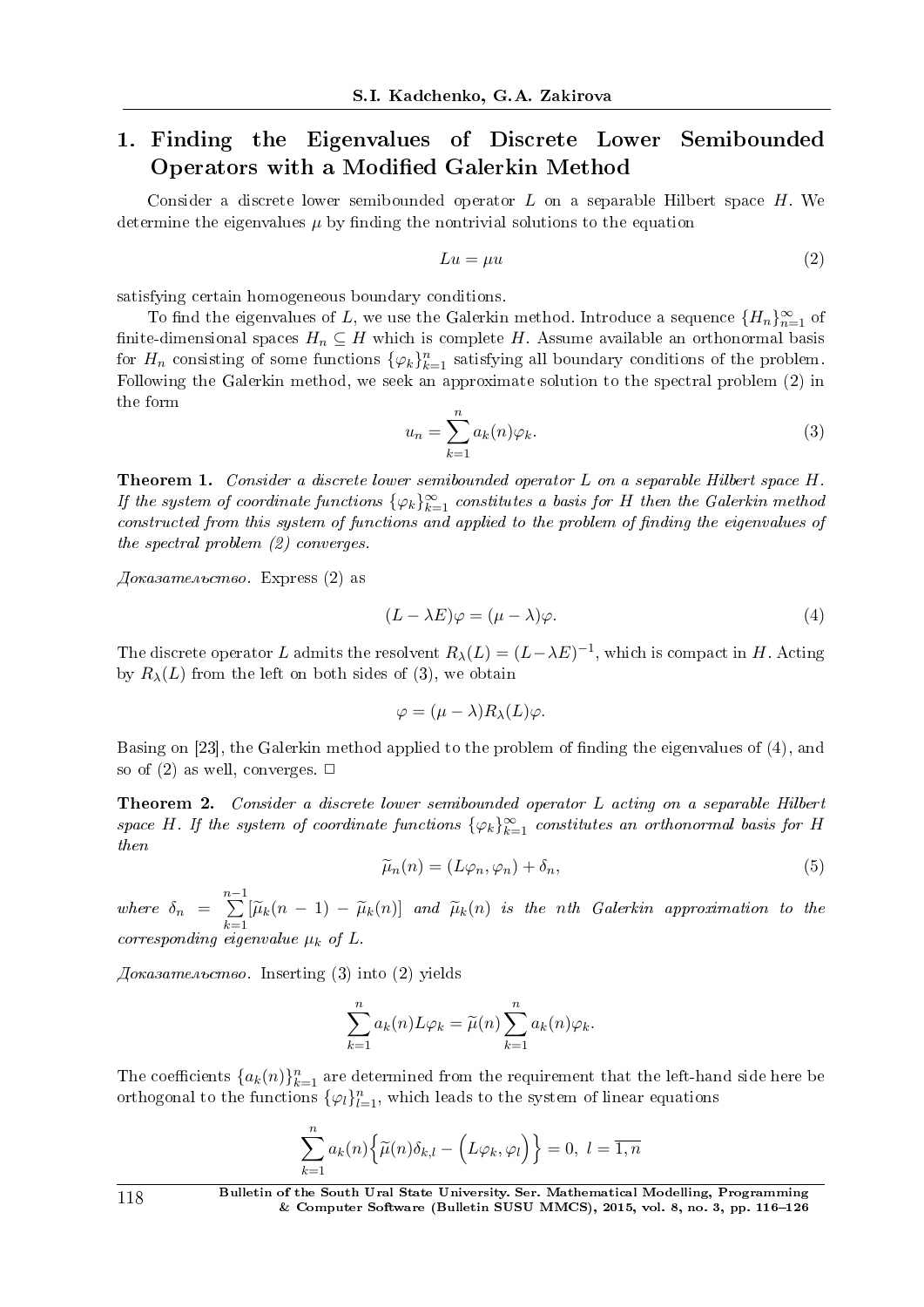on the coefficients  $\{a_k(n)\}_{k=1}^n$ , where  $\delta_{k,l}$  is the Kronecker symbol. Setting its determinant equal to zero, we arrive at the equation

$$
\det\left(\mathbf{A}-\widetilde{\mu}(n)\mathbf{E}\right)=0,
$$

which defines the approximate values of the first *n* eigenvalues  $\{\widetilde{\mu}_k(n)\}_{k=1}^n$  of L. Here **E** is the  $n \times n$  identity matrix and  $\mathbf{A} = (a_{kl})_{k,l=1}^n$  is the  $n \times n$  matrix with  $a_{kl} = (L\varphi_k, \varphi_l)$ .

It is known [24] that the eigenvalues  $\{\widetilde{\mu}_k(n)\}_{k=1}^n$  of **A** satisfy

$$
\sum_{k=1}^{n} \widetilde{\mu}_k(n) = Sp\mathbf{A},\tag{6}
$$

which vields

$$
\sum_{k=1}^{n} \widetilde{\mu}_k(n) = \sum_{k=1}^{n} a_{kk}.
$$

Introducing  $\mu_k = \tilde{\mu}_k(n) + \varepsilon_k(n)$ , we have

$$
\sum_{k=1}^{n} \mu_k = \sum_{k=1}^{n} [a_{kk} + \varepsilon_k(n)].
$$
\n(7)

Subtracting (6) for  $n-1$ , namely,

$$
\sum_{k=1}^{n-1} \mu_k = \sum_{k=1}^{n-1} [a_{kk} + \varepsilon_k(n-1)],\tag{8}
$$

from  $(7)$ , we infer that

$$
\mu_n = (L\varphi_n, \varphi_n) + \mu_n - \widetilde{\mu}_n(n) - \sum_{k=1}^{n-1} [\widetilde{\mu}_k(n) - \widetilde{\mu}_k(n-1)]
$$

 $\overline{\rm O}$ 

$$
\widetilde{\mu}_n(n) = (L\varphi_n, \varphi_n) + \sum_{k=1}^{n-1} [\widetilde{\mu}_k(n-1) - \widetilde{\mu}_k(n)].
$$

This justifies the theorem.  $\Box$ 

Based on the Galerkin method, (5) enables us to find approximate eigenvalues of discrete lower semibounded operators and uses only the scalar products  $(L\varphi_n, \varphi_n)$ . This considerably improves computational efficiency in comparison with the classical Galerkin method

Observe that to obtain (5) we used the diagonal elements  $a_{kk} = (L\varphi_k, \varphi_k)$  for  $k = \overline{1,n}$  of the square matrix  $\mathbf{A} = (a_{kl})_{k,l=1}^n$ . For small *n* the error of finding the eigenvalues  $\{\widetilde{\mu}_k\}_{k=1}^n$  can be significant; consequently, we should apply (5) with care. If the requirements of Theorem 1 are fulfilled then the Galerkin method converges; therefore, as n grows, the calculation of  $\tilde{\mu}_n$ using (5) becomes more accurate. In addition, we can calculate the approximate eigenvalues  $\tilde{\mu}_n$ of L using (5) starting at an arbitrary desired index n since the values with smaller indices are avoided.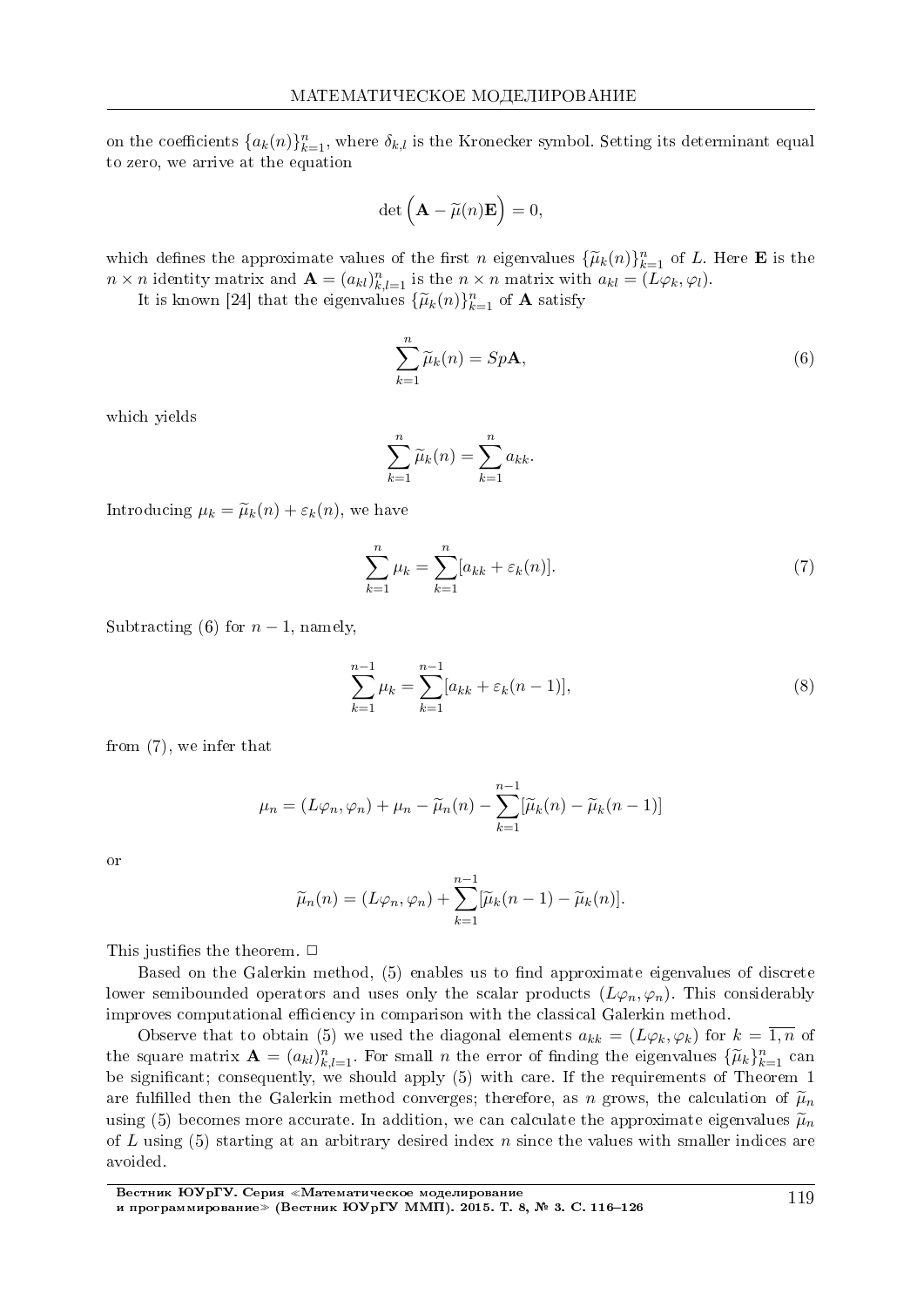# 2. Solutions of Inverse Spectral Problems Generated by Perturbed Selfadjoint Operators

Assume that the operator *L* of (2) is of the form

$$
L = T + P,
$$

where *T* is a selfadjoint operator and *P* is the bounded operator of multiplication by a function  $p(s)$  of  $s \in [a, b]$  on the separable Hilbert space  $L_2[a, b]$ . Consider the problem of reconstructing the potential *P* from the eigenvalues  $\{\mu_k\}_{k=1}^n$  of the operator  $T + P$  on  $L_2[a, b]$ .

Use  $(5)$  to construct the Fredholm integral equation of the first kind

$$
\int_{a}^{b} K(x,s)p(s)ds = f(x), \ c \le x \le d,
$$
\n(9)

where the functions  $f(x)$  and  $K(x, s)$  satisfy

$$
f(x_k) = \widetilde{\mu}_k - \int_a^b T(\varphi_k(s))\varphi_k(s)ds - \delta_k, \quad K(x_k, s) = \varphi_k^2(s), \quad c \le x_k \le d, \quad k = \overline{1, n}.
$$

If the kernel  $K(x, s)$  of (9) is continuous and closed in the rectangle  $\Pi = [a, b] \times [c, d]$ , while  $p(s) \in W_2^1[a, b]$  and  $f(x) \in L_2[c, d]$ , then the solution to (9) is unique [25]. By the definition of  $f(x)$ , its values at the points  $x_k$  are known approximately. Denote by  $f(x_k)$  the approximate values to  $f(x_k)$  satisfying  $||f(x_k) - f(x_k)|| \leq \xi$  for all  $x_k \in [c, d]$ . This estimate is useful in our construction of a numerical algorithm to solve this problem.

To find a solution of the Fredholm integral equation of the first kind  $(9)$  is an ill-posed problem but Tikhonov's regularization method yields an approximate solution  $\tilde{p}(s)$ . The numerical solution of (9) will determine the approximate values  $\tilde{p}(s)$  of  $p(s)$  at the nodes  $s_i$  for  $i = 1, I$ , with  $a = s_1 < s_2 < ... < s_I = b$ . To achieve good accuracy of interpolation for  $\tilde{p}(s)$ , we can choose a sufficiently large number *I* of nodes.

Choose the interval [*c, d*] so that we can find the eigenvalues  $\tilde{\mu}_n$  in it using (5) with the required accuracy.

Thus, using  $(5)$ , we construct the integral equation  $(9)$  whose solution enables us to find the approximate values  $\tilde{p}(s)$  of the operator  $p(s)$  at the discretization nodes  $s_i$  of the interval [a, b].

#### 3. Numerical Experiments

We applied our method to solve the spectral problem

$$
\begin{cases}\nLu \equiv -u'' + p(s) \ u = \mu \ u, \ a < s < b; \\
\cos \alpha \ u'(a) + \sin \alpha \ u(a) = 0; \\
\cos \gamma \ u'(b) + \sin \gamma \ u(b) = 0, \ \alpha, \gamma \in [0, 2\pi].\n\end{cases}
$$
\n(10)

Assume that the approximate eigenvalues  $\tilde{\mu}$  of L are available. Using them, reconstruct the approximate values  $\tilde{p}(s)$  of the potential  $p(s)$  at the discretization nodes  $s_k$  of the interval [a, b].

To construct an orthonormal system of coordinate functions  $\{\varphi_k\}_{k=1}^\infty$  satisfying the boundary conditions (10), consider the operator  $T\varphi \equiv -\varphi''$ . Furthermore, the function  $\varphi$  must satisfy (10). It is not difficult to show that  $T$  is a selfadjoint operator whose eigenvalues  $\{\lambda_k\}_{k=1}^\infty$  are the roots of the transcendental equation

$$
[\sin \alpha \sin(\sqrt{\lambda}a) + \sqrt{\lambda} \cos \alpha \cos(\sqrt{\lambda}a)][\sin \gamma \cos(\sqrt{\lambda}b) - \sqrt{\lambda} \cos \gamma \sin(\sqrt{\lambda}b)] +
$$

$$
+[\sqrt{\lambda} \cos \alpha \sin(\sqrt{\lambda}a) - \sin \alpha \cos(\sqrt{\lambda}a)][\sin \gamma \sin(\sqrt{\lambda}b) + \sqrt{\lambda} \cos \gamma \cos(\sqrt{\lambda}b)] = 0.
$$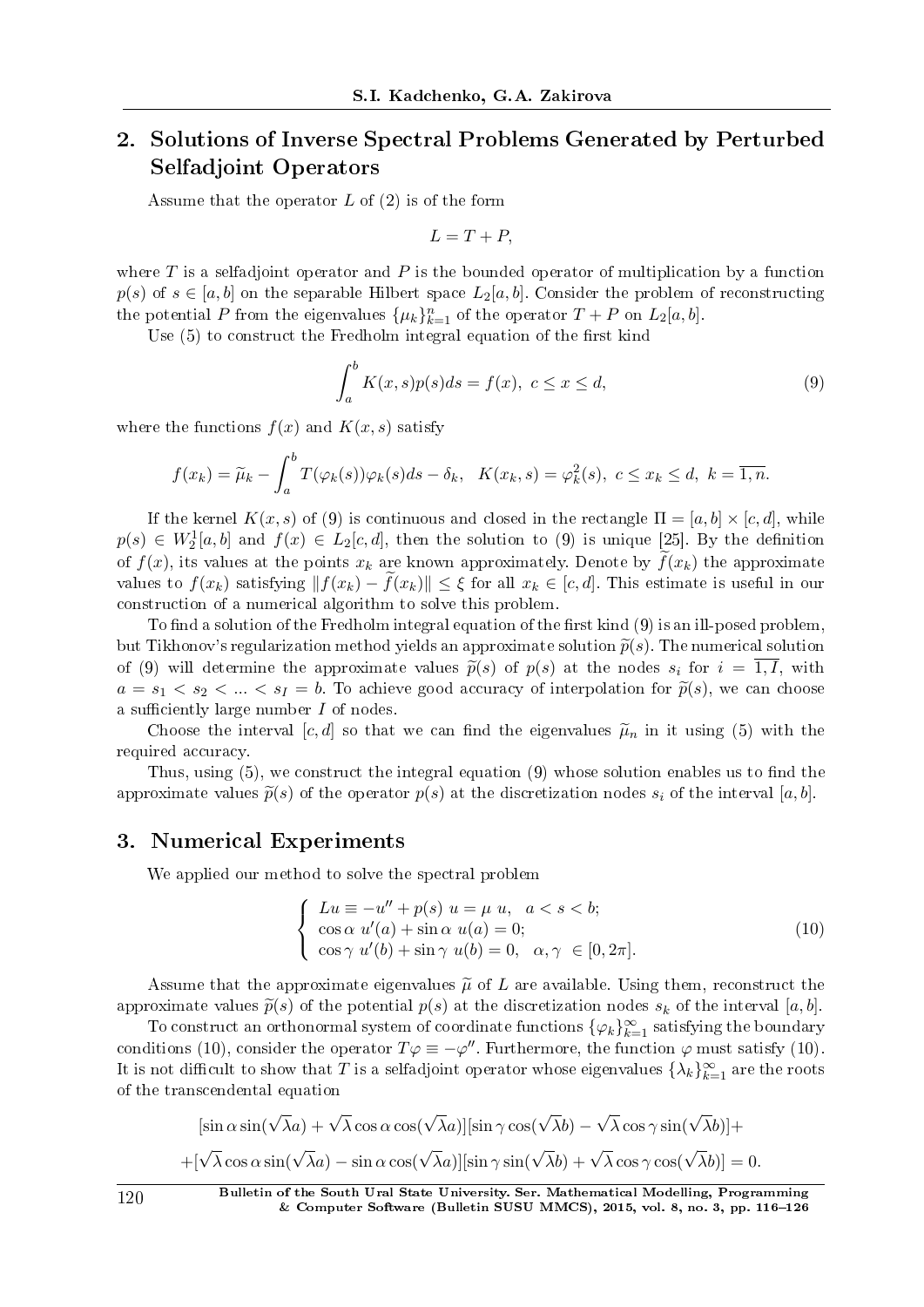The corresponding eigenfunctions  $\varphi_k$  of T are

$$
\varphi_k(s) = C_k \{ [\sin \alpha \sin(\sqrt{\lambda_k} a) + \sqrt{\lambda_k} \cos \alpha \cos(\sqrt{\lambda_k} a)] \cos(\sqrt{\lambda_k} s) +
$$
  
 
$$
+ [\sqrt{\mu_k} \cos \alpha \sin(\sqrt{\lambda_k} a) - \sin \alpha \cos(\sqrt{\lambda_k} a)] \sin(\sqrt{\lambda_k} s) \}, \quad k = \overline{1, \infty}.
$$

We can determine the constants  $C_k$  from the normalization condition.

Let us compare the results calculating the eigenvalues  $\tilde{\mu}_k(n)$  of the Sturm – Liouville spectral problem  $(10)$  using  $(5)$  and the Galerkin method. Enumerate the eigenvalues found in the ascending order.

Table 1 presents an example of calculating the eigenvalues of (10) for  $a = 1$ ,  $b = 3$ ,  $\alpha = \pi/5$ .  $\gamma = \pi/7$ , and  $p(s) = s^2 - 10s + 11 + (3s^2 - 10s + 9)i$ . We made the calculations on assuming that  $\tilde{\mu}_k(n) - \tilde{\mu}_k(n-1) = 0$  for  $k = \overline{1,51}$  and  $n = 51$ .

Table 1

| k <sub>i</sub> | $\widetilde{\mu}_k(51)$     | $\widehat{\mu}_k(51)$       | $ \widetilde{\mu}_k(51)-\widehat{\mu}_k(51) $ |
|----------------|-----------------------------|-----------------------------|-----------------------------------------------|
| 1              | $-3,745674+2,940862i$       | $-4,310179+3,541650i$       | 0,824365                                      |
| 2              | $4,637443+2,247669i$        | $4,802715+1,985491i$        | 0,310043                                      |
| 3              | $17, 153279 + 2, 110610i$   | $17,260760 + 2,002740i$     | 0,152264                                      |
| 4              | $34,487259+2,062302i$       | $34,553462+2,006407i$       | 0,086644                                      |
|                |                             |                             |                                               |
| 12             | $350,385311+2,006931i$      | $350, 392348 + 2, 001575i$  | 0,008844                                      |
| 13             | $412,071642+2,005906i$      | $412,077633+2,001356i$      | 0,007523                                      |
| 14             | $478,692507+2,005093i$      | $478,679670+2,001177i$      | 0,006480                                      |
| 15             | $550, 247973 + 2, 004436i$  | $550, 252465 + 2, 001032i$  | 0,005639                                      |
| .              |                             |                             |                                               |
| 31             | $2366, 259503 + 2, 001039i$ | $2366, 260553 + 2, 000234i$ | 0,001314                                      |
| 32             | $2521, 705853 + 2, 000975i$ | $2521,706839+2,000234i$     | 0,001233                                      |
| 33             | $2682,086999+2,000917i$     | $2682,087925+2,000220i$     | 0,001159                                      |
| 34             | $2847, 402940 + 2, 000815i$ | $2847, 403813 + 2, 000208i$ | 0,001092                                      |
| .              |                             |                             |                                               |
| 48             | $5679,979950 + 2,000433i$   | $5679,980371+2,000116i$     | 0,000527                                      |
| 49             | $5919, 317870 + 2,000416i$  | $5919, 318364 + 2,000043i$  | 0,000062                                      |
| 50             | $6162, 590609 + 2,000399i$  | $6163,590374+2,000449i$     | 0,000253                                      |
| 51             | $6412,798139+2,000384i$     | $6412,818701 + 1,985049i$   | 0,025650                                      |

It is clear from Table 1 that as the index  $k$  of the eigenvalue grows, the corresponding quantities  $|\tilde{\mu}_k(n) - \hat{\mu}_k(n)|$  decrease, with the exception of the last two rows for  $k = 50$  and  $k = 51$ .

Numerous calculations for various values of the parameters a, b, c, d,  $\alpha$ ,  $\beta$ , and  $p(s)$ demonstrated high accuracy and computational efficiency of our formula (5) for the eigenvalues of the spectral problem  $(10)$ .

Table 2 presents the results of calculations of approximate values  $\tilde{p}(s_k)$  of the function  $p(s)$  at the nodes  $\{s_k\}_{k=1}^{21}$  for the parameter values  $a=1, d=2, \alpha=\pi/3, \gamma=\pi/5$ , and  $f(x_k)=\widetilde{\mu}_k-\lambda_k$ for  $k = \overline{1,21}$ , and the pertirbing operator  $p(s) = s^2 - 3s + 16 + (5s^2 - 7s + 3)i$ . Numerous calculations demonstrated that we can find the approximate values  $\tilde{p}(s_k)$  of the potential  $p(s)$ at the nodes  $\{s_k\}_{k=1}^n$  with the prescribed accuracy of residuals  $||A\widetilde{p} - f||$  in a large range of parameters and functional dependencies of the potential  $p(s)$  of (10). The quantity

$$
\zeta_k = |\widetilde{f}(x_k) - \int_a^b K(x_k, s)\widetilde{p}(s)ds|
$$

Вестник ЮУрГУ. Серия «Математическое моделирование и программирование» (Вестник ЮУрГУ ММП). 2015. Т. 8, № 3. С. 116-126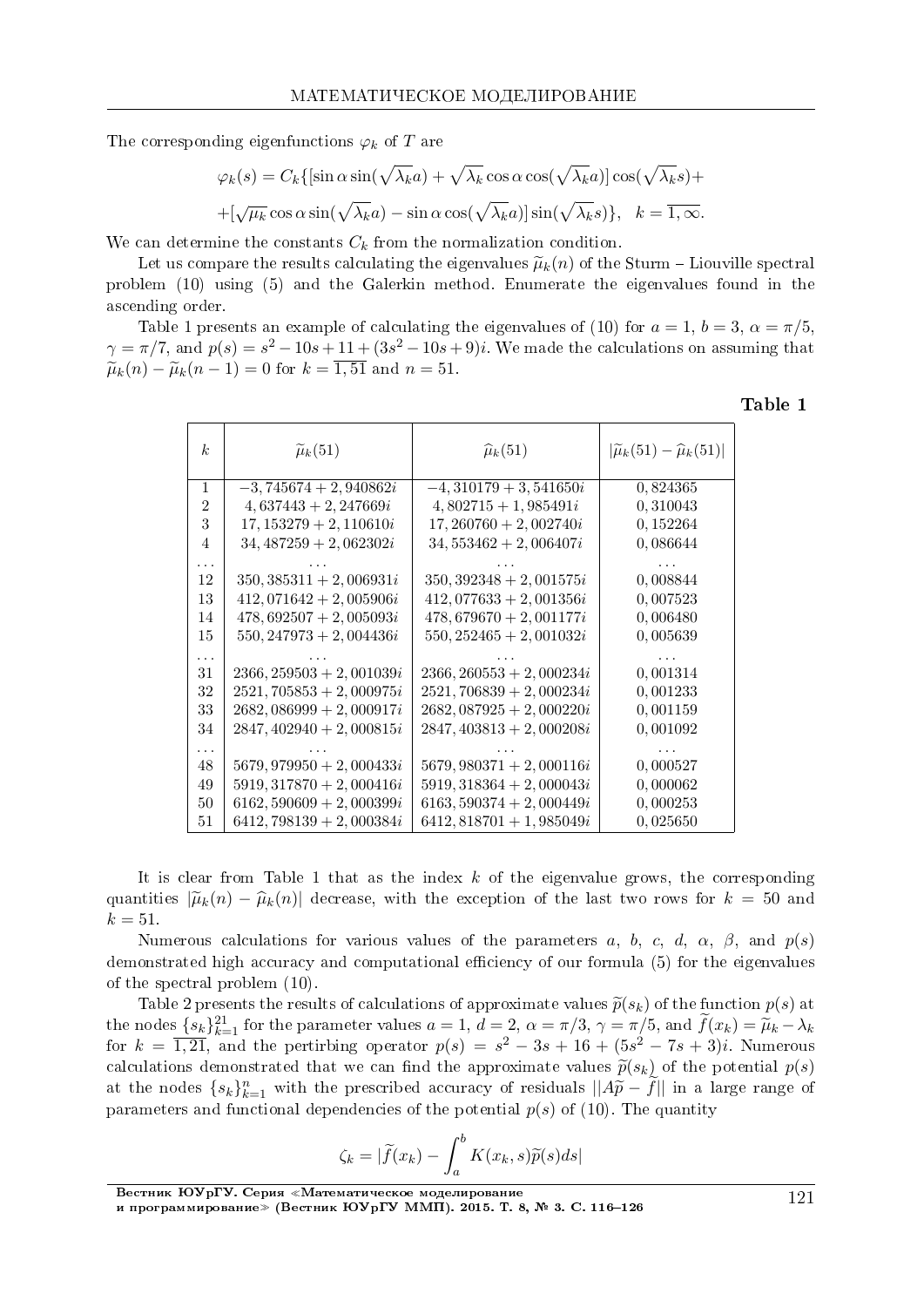Table 2

| $\,k$          | $s_k$ | $\widetilde{p}(s_k)$    | $\zeta(s_k)$ |
|----------------|-------|-------------------------|--------------|
| 1              | 1,00  | $14.000005 + 0,992328i$ | 0,007672     |
| $\overline{2}$ | 1,05  | $13,952503 + 1,157641i$ | 0,004859     |
| 3              | 1, 10 | $13,910002 + 1,347527i$ | 0,002473     |
| 4              | 1,15  | $13,872501+1,561034i$   | 0,001465     |
| 5              | 1,20  | $13,840001 + 1,799400i$ | 0,000600     |
| 6              | 1,25  | $13,812500 + 2,062430i$ | 0,000070     |
| 7              | 1,30  | $13,790000 + 2,350377i$ | 0,000377     |
| 8              | 1,35  | $13,772500 + 2,663136i$ | 0,000636     |
| 9              | 1,40  | $13,759999+3,000840i$   | 0,000840     |
| 10             | 1,45  | $13,752499+3,363440i$   | 0,000939     |
| 11             | 1,50  | $13,749999+3,750999i$   | 0,000998     |
| 12             | 1,55  | $13,752499+4,163517i$   | 0,001079     |
| 13             | 1,60  | $13,759999+4,600995i$   | 0,000995     |
| 14             | 1,65  | $13,772499+5,063481i$   | 0,000912     |
| 15             | 1,70  | $13,789999+5,550912i$   | 0,000912     |
| 16             | 1,75  | $13,812499+6,063392i$   | 0,000892     |
| 17             | 1,80  | $13,839999+6,600788i$   | 0,000788     |
| 18             | 1,85  | $13,872499+7,163296i$   | 0,000796     |
| 19             | 1,90  | $13,910000 + 7,750670i$ | 0,000670     |
| 20             | 1,95  | $13,952499+8,363875i$   | 0,001379     |
| 21             | 2,00  | $13,999999 + 0,001691i$ | 0,001691     |

determines the pointwise absolute error of the solution. The residual found at the node *s<sup>k</sup>* of the approximate solution  $\tilde{p}(s_k)$  equals  $||A\tilde{p} - \tilde{f}|| = 9,54888210^{-17}$ . In the numerical solution of the Fredholm integral equation of the first kind (9) by Tikhonov's regularization method we calculated the regularization parameter  $\alpha$  using the method of residuals. In our case  $\alpha = 1,31490010^{-11}$ .

The values  $\zeta_k$  and  $||A\widetilde{p}-f||$  of pointwise absolute error and residual enable us to conclude that we find the approximate values  $\tilde{p}(s_k)$  of the function  $p(s)$  at the discretization nodes  $\{s_k\}_{k=1}^{21}$ with good accuracy.

### Conclusion

Basing on the Galerkin method, we have developed a computationally efficient numerical method for solving the inverse spectral problems generated by perturbed selfadjoint operators given their spectrum alone. In comparison with the method based on the theory of regular traces, we remove the restriction on the perturbing operator *P* of the form  $||P|| < 0, 5|\lambda_{n+\nu_n} - \lambda_n|$  for all  $n \in N$ . We wrote a MAPLE package enabling us to recover the potential  $p(s)$  from the spectrum of the operator *L*.

#### References

- 1. Ambarzumian V.A. Ueber eine frage der eigengwerttheorie. Zeits. f. phisik, 1929, no. 53, pp. 690-665.
- 2. Borg G. Eine umkehrung der Sturm-Liouvilleschen eigenwertaufgabe. Acta Math., 1945, vol. 78, no. 3, pp.  $1-90$ .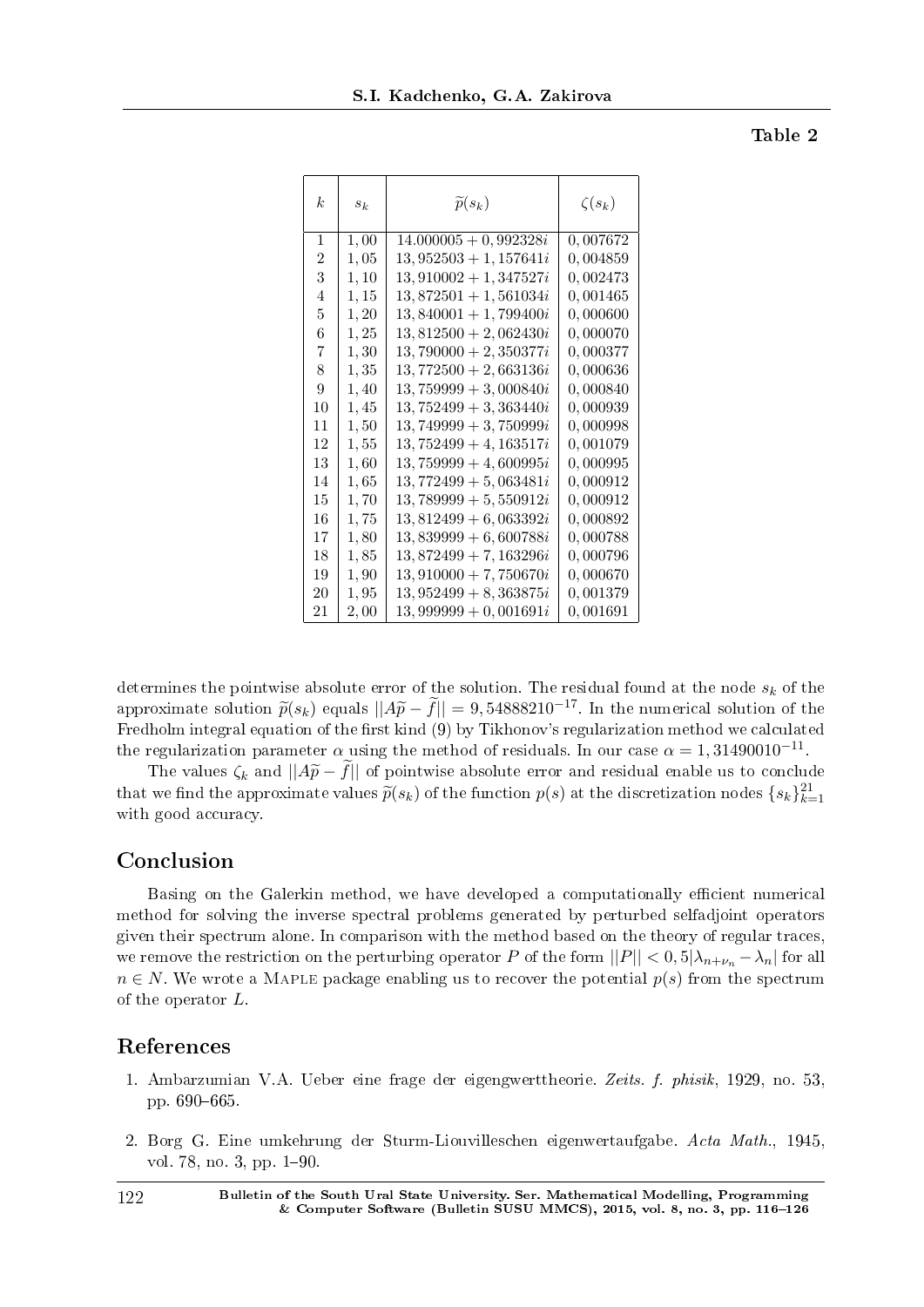- 3. Marchenko V.A. Some Questions in the Theory of a Second Order Differential Operator. Soviet Mathematics, 1950, vol. 72, no. 3, pp. 457-460. (in Russian)
- 4. Krein M.G. Determination of the Density of an Inhomogeneous Symmetric String from its Frequency Spectrum. Soviet Mathematics, 1951, vol. 76, no. 3, pp. 345-348. (in Russian)
- 5. Sadovnichii V.A., Dubrovskii V.V. [Some Properties of Operators with Discrete Spectrum]. Differential Equations, 1979. vol. 15, no. 7, pp. 1206-1211. (in Russian)
- 6. Dubrovskii V.V., Nagorny A.V. [An Inverse Problem for the Laplace Operator with a Continuous Potential, *Differential Equations*, 1990, vol. 26, no. 9, pp. 1563–1567. (in Russian)
- 7. Dubrovskii V.V., Nagorny A.V. The Inverse Problem for the Degree of the Laplace Operator with Potential in  $L^2$ . Differential Equations, 1992, vol. 28, no. 9, pp. 1552–1561. (in Russian)
- 8. Dubrovskii V.V. Reconstruction of a Potential from the Eigenvalues of Various Problems. Russian Mathematical Surveys,  $1996, \text{vol. } 51, \text{no. } 4,$ 732-733. pp. DOI:10.1070/RM1996v051n04ABEH002978
- 9. Dubrovskii V.V. An Existence Theorem in the Inverse Problem of Spectral Analysis. *Differential Equations*, 1997, vol. 33, no. 12, pp.  $1707-1709$ .
- 10. Dubrovskii V.V., Dubrovskii V.V. (Jr.) On the Existence Theorem for Solutions to the Inverse Problem of Spectral Analysis. Russian Mathematical Surveys, 2001, vol. 56, no. 1, pp. 154-155. DOI: 10.4213/rm364
- 11. Zakirova G.A. An Inverse Problem for the Laplace Operator in the Isosceles Rectangular Triangle. Vestnik of Samara State University. Natural Science Series, 2008, no. 2, pp. 34–42.  $(in Russian)$
- 12. Zakirova G.A. An Inverse Spectral Problem for Laplace Operator and It's Approximate Solution. Bulletin of the South Ural State University. Series: Mathematical Modelling. *Programming and Computer Software*, 2008, no. 27 (127), issue 2, pp. 19-27. (in Russian)
- 13. Sadovnichii V.A., Dubrovskii V.V., Dubrovskii V.V. (Jr.) The Inverse Problem of Spectral Analysis for the Degree of the Laplace Operator with Potential on the Rectangle. Doklady *Mathematics*, 2001, vol. 377, no. 3, pp. 310–312. (in Russian)
- 14. Sadovnichii V.A., Dubrovskii V.V., Dubrovskii V.V. (Jr.), Puzankova E.A. About Restoration the Potential in the Inverse Problem of Spectral Analysis. *Doklady Mathematics*, 2001, vol. 380, no. 4, pp. 462–464. (in Russian)
- 15. Sadovnichii V.A., Dubrovskij V.V., Smirnova L.V. [The Uniqueness of the Solution of Inverse Problems of Spectral Analysis. *Doklady Mathematics*, 2000, vol. 370, no. 3, pp. 319–321. (in Russian)
- 16. Sadovnichii V.A., Dubrovskij V.V., Puzankova E.A. [On the Inverse Problem of Spectral Analysis for the Powers of the Laplace Operator with Potential]. Doklady Mathematics, 1999, vol. 367, no. 3, pp. 307-309. (in Russian)
- 17. Sadovnichii V.A., Dubrovskij V.V., Puzankova E.A. [The Inverse Problem of Spectral Analysis for the Degree of the Laplace Operator on a Rectangle]. Differential Equations, 2000, vol. 36, no. 12, pp. 1693-1698. (in Russian)
- 18. Sedov A.I. About the Approximate Solution of the Inverse Problem of Spectral Analysis for Laplace Operator. Bulletin of the South Ural State University. Series: Mathematical *Modelling, Programming and Computer Software, 2010, no. 16(192), issue 5, pp. 73–78.*
- 19. Kadchenko S.I. Numerical Method for the Solution of Inverse Problems Generated by Perturbations of Self-Adjoint Operators by Method of Regularized Traces. Vestnik of Samara *State University. Natural Science Series,* 2013, no. 6 (107), pp. 23–30. (in Russian)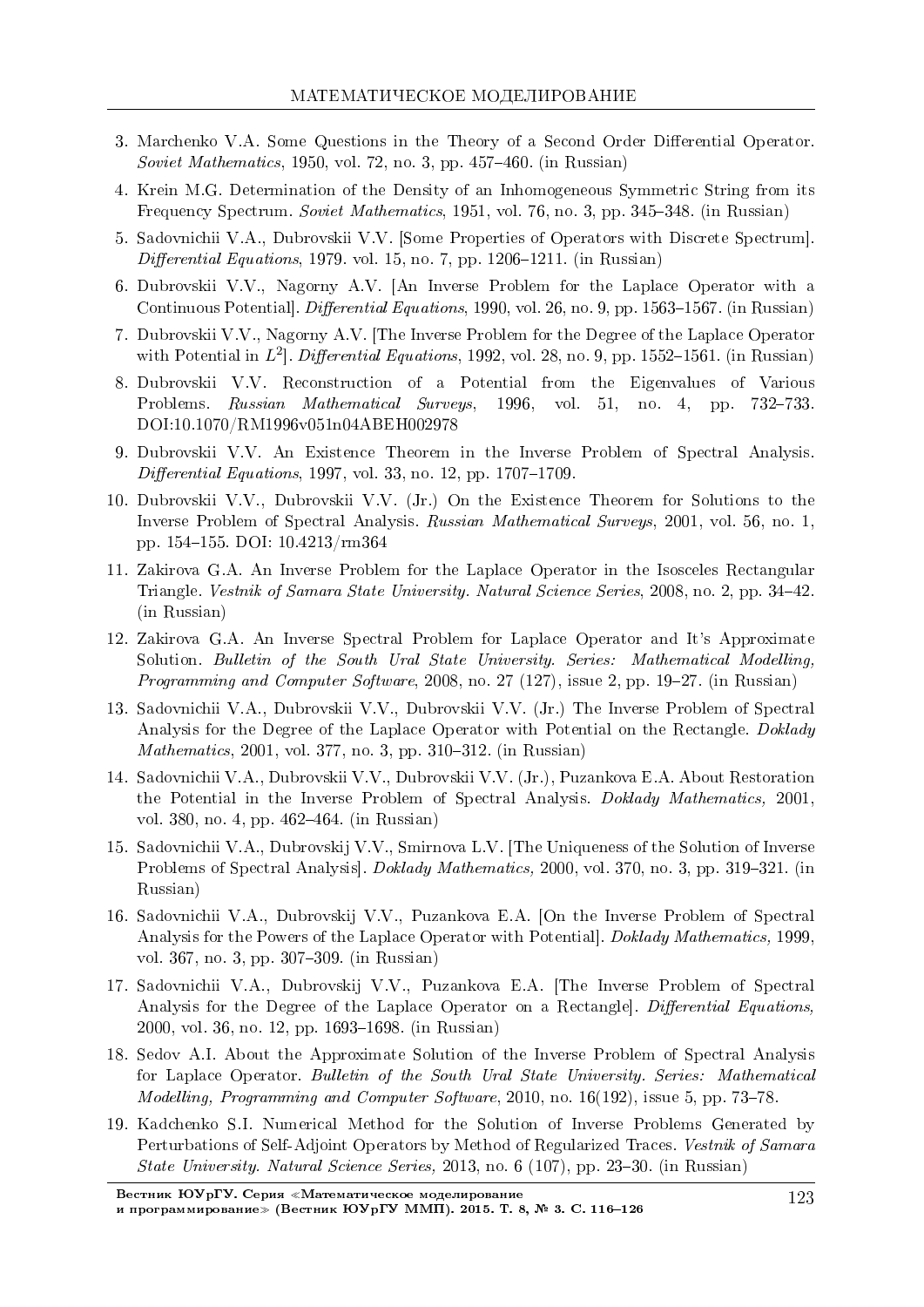- 20. Kadchenko S.I. A Numerical Method for Solving Inverse Problems Generated by the Perturbed Self-Adjoint Operators. Bulletin of the South Ural State University. Series: Mathematical Modelling, Programming and Computer Software, 2013. vol.  $6$ , no.  $4$ , pp. 15–25. (in Russian)
- 21. Kadchenko S.I. [Solution of Inverse Spectral Problems Generated by the Perturbed Self-Adjoint Operators by Method of Regularized Traces]. Bulletin of the Magnitogorsk State University. Mathematics, 2013, issue 15, pp. 34–43. (in Russian)
- 22. Kadchenko S.I. Numerical Method for Solving Inverse Spectral Problems Generated by Perturbed Self-Adjoint Operators. Vestnik of Samara State University. Natural Science Series, 2013, no. 9 (100), pp. 5–11.(in Russian)
- 23. Mihlin S.G. Variacionnye metody v matematicheskoj fizike [Variational Methods in Mathematical Physics]. Moscow, Nauka, 1970. 510 p.
- 24. Demidovich B.P., Maron I.A. Osnovy vychislitel'noj matematiki [Fundamentals of Computational Mathematics]. Moscow, Nauka, 1966. 659 p.
- 25. Vasileva A.B., Tihonov N.A. *Integralnye uravneniya* [Integral Equations]. Moscow, MGU, 1989. 156 p.

Received February 9, 2015

УДК 519.642.8  $\,$  DOI: 10.14529/mmp150307

# ЧИСЛЕННЫЙ МЕТОД РЕШЕНИЯ ОБРАТНЫХ СПЕКТРАЛЬНЫХ ЗАДАЧ

С.И. Кадченко. Г.А. Закирова

На основе метода Галеркина разработан новый численный метод решения обратных спектральных задач, порожденных дискретными полуограниченными снизу операторами. В отличии от метода решения обратных спектральных задач, основанного на теории регуляризованных следов дискретных полуограниченными снизу операторов, в разработанном методе ослаблены ограничения на возмущающий оператор. Получено интегральное уравнение Фредгольма первого рода, позволяющее восстанавливать значения возмущающего оператора в узловых точках дискретизации области исследования. Метод был апробирован на спектральных задачах для оператора Штурма– Лиувилля. Результаты многочисленных расчетов показали вычислительную эффективность метода.

Найдены простые формулы для вычисления собственных значений дискретных полуограниченных снизу оператора, без нахождения корней соответствующего векового уравнения. Вычисление собственных значений этих операторов можно начинать с любого их номера независимо от того, известны ли собственные значения с предыдущими номерами. Можно вычислять собственные значения возмущенного самосопряженного оператора с большими номерами, когда применение метода Галеркина становится затруднительным.

 $K$ лючевые слова: обратная спектральная задача; дискретные и самосопряженные  $onepamp$ и; собственные числа, собственные функции; некорректно поставленные за- $\partial$ avu.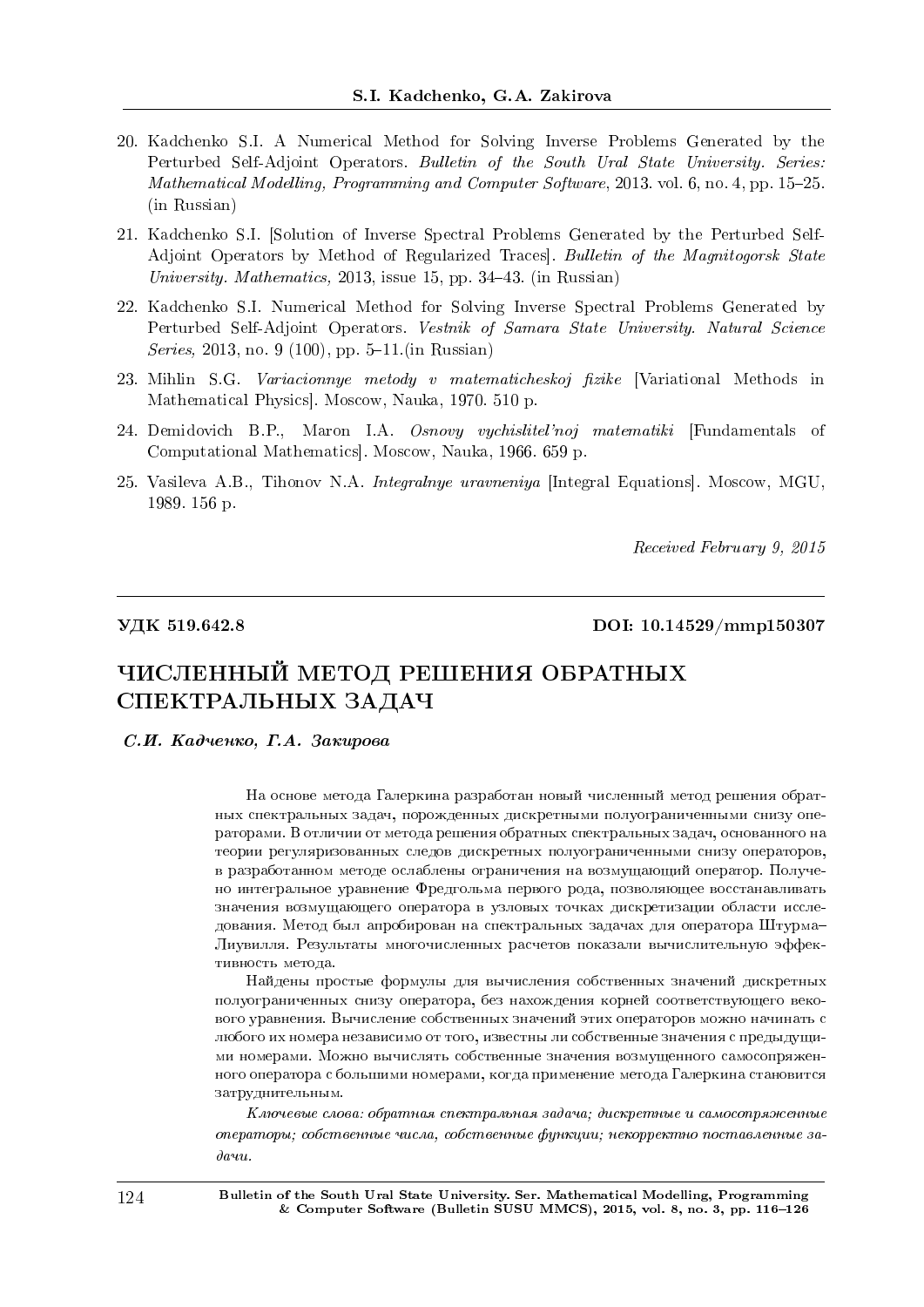#### $J$ <sub>*M*Teparypa</sub>

- 1. Ambarzumian, V.A. Ueber eine frage der eigengwerttheorie / V.A. Ambarzumian // Zeits. f. Phisik. - 1929. -  $\mathbb{N}^2$  53. - P. 690-665.
- 2. Borg, G. Eine umkehrung der Sturm-Liouvilleschen eigenwertaufgabe / G. Borg // Acta Math. - 1945. - V. 78,  $\mathbb{N} \, 3$ . - P. 1-90.
- 3. Марченко, В.А. Некоторые вопросы теории дифференциального оператора второго порядка / В.А. Марченко // ДАН СССР. − 1950. – Т. 72, № 3. – С. 457–460.
- 4. Крейн, М.Г. Определение плотности неоднородной симметричной струны по спектру частот / М.Г. Крейн // ДАН СССР. − 1951. – Т. 76, № 3. – С. 345–348.
- 5. Садовничий, В.А. О некоторых свойствах операторов с дискретным спектром / В.А. Садовничий, В.В. Дубровский // Дифференциальные уравнения. - 1979. - Т. 15, № 7. -C.  $1206 - 1211$ .
- 6. Дубровский, В.В. К обратной задаче для оператора Лапласа с непрерывным потенциалом / В.В. Дубровский, А.Н. Нагорный // Дифференциальные уравнения. - 1990. -T. 26,  $\mathbb{N}$  9. − C. 1563-1567.
- 7. Дубровский, В.В. Обратная задача для степени оператора Лапласа с потенциалом из  $L^2$ / В.В. Дубровский, А.Н. Нагорный // Дифференциальные уравнения. - 1992. - Т. 28,  $N<sup>0</sup>$  9. - C. 1552-1561.
- 8. Дубровский, В.В. Восстановление потенциала по собственным значениям различных задач / В.В. Дубровский // Успехи математических наук. - 1996. - Т. 51, вып. 4. -C. 155-156.
- 9. Дубровский, В.В. Теорема существования в обратной задачи спектрального анализа / В.В. Дубровский // Дифференц. уравн. – 1997. – Т. 33, № 12. – С. 1702–1703.
- 10. Дубровский, В.В. К теореме существования решения в обратной задаче спектрального анализа / В.В. Дубровский, В.В. Дубровский (мл.) // Успехи математических наук. - $2001. - T. 56$ , вып.  $1. - C. 161-162$ .
- 11. Закирова, Г.А. Обратная задача спектрального анализа для степеней оператора Лапласа на равнобедренном прямоугольном треугольнике / Г.А. Закирова, А.И. Седов // Вестник СамГУ. Естественнонаучная серия. - 2008. – № 2. - С. 34-42.
- 12. Закирова, Г.А. Приближенное решение обратной спектральной задачи для оператора Лапласа / Г.А. Закирова, А.И. // Вестник ЮУрГУ. Серия: Математическое моделирование и программирование. - 2008. – № 27 (127), вып. 2. - С. 19-27.
- 13. Садовничий, В.А. Обратная задача спектрального анализа для степеней оператора Лапласа с потенциалом на прямоугольнике / В.А. Садовничий, В.В. Дубровский, В.В. Дубровский (мл.) // ДАН. − 2001. – Т. 337, № 3. – С. 310-312.
- 14. О восстановлении потенциала в обратной задаче спектрального анализа / В.А. Садовничий, В.В. Дубровский, В.В. Дубровский (мл.), Е.А. Пузанкова // ДАН. – 2001. – Т. 380,  $N<sup>0</sup>$  4. - C. 462-464.
- 15. Садовничий, В.А. О единственности решения обратных задач спектрального анализа / В.А. Садовничий, В.В. Дубровский, Л.В. Смирнова // ДАН. - 2000. - Т. 370, № 3. -C. 319-321.
- 16. Садовничий, В.А. Об обратной задаче спектрального анализа для степеней оператора Лапласа с потенциалом / В.А. Садовничий, В.В. Дубровский, Е.А. Пузанкова // ДАН. –  $1999. - T. 367, \mathbb{N}^2 3. - C. 307 - 309.$